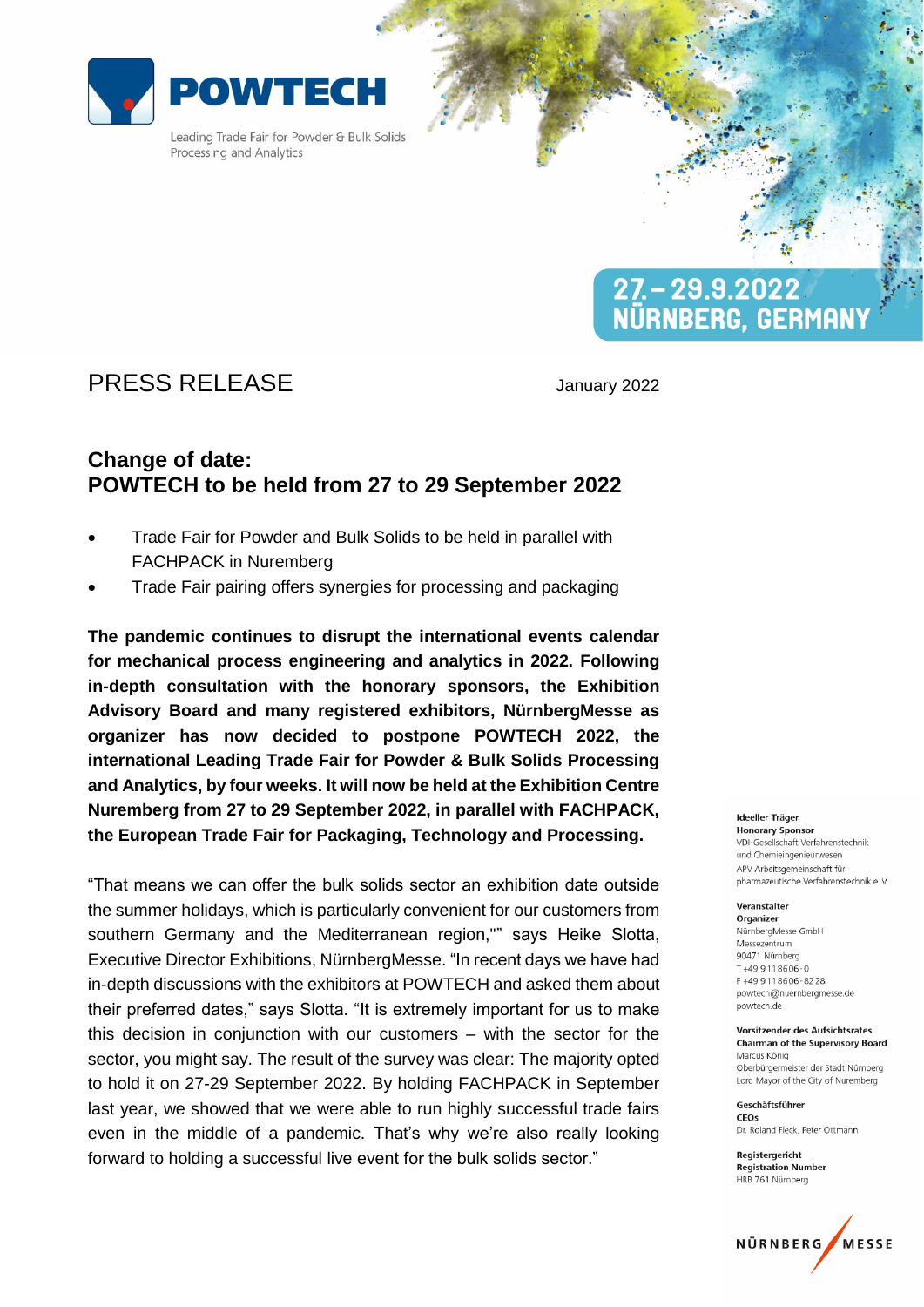

Leading Trade Fair for Powder & Bulk Solids Processing and Analytics

### **Two trade fairs, one location, multiple synergies**

Holding POWTECH 2022 in parallel with FACHPACK will thus highlight the entire value chain from product manufacture through to packaging. Running POWTECH and FACHPACK in tandem will also create additional synergies in the areas of processing and packaging:

- Both events address users in the food and feed, chemical, pharmaceutical, plastics processing and mechanical engineering sectors.
- In terms of visitors, both fairs are strongly focused on the industrial and consumer goods sectors.
- Both fairs have a European emphasis. After Germany, the main countries of origin for the visitors are its close neighbours, especially Austria, Switzerland and Italy.
- Both fairs are established trade fairs for experts. Discussions take place on an equal footing, and deal with specific solutions.
- Both fairs cover a compact timeframe with a three-day schedule from Tuesday to Thursday.

#### **Save the dates**

In 2023, POWTECH will continue its schedule at the Exhibition Centre Nuremberg from 26 to 28 September. FACHPACK traditionally takes a break once every three years and therefore will not be held in 2023. It will resume its normal schedule on 24-26 September 2024.

For further information see **www.powtech.de** and **www.fachpack.de**

#### **About POWTECH:**

POWTECH, the international Leading Trade Fair for Powder & Bulk Solids Processing and Analysis, is held at the Exhibition Centre Nuremberg. It covers the entire range of mechanical processes at the highest technological level. Nowhere else will process engineers find such a comprehensive overview of new developments on mixing, pulverizing, sifting, dosing, weighing and analysing powders, granulates and bulk solids – for almost every industry, including the chemical, pharmaceutical, food, plastics, stone/earth, ceramics and recycling sectors. **www.powtech.de**

Follow #POWTECH on Twitter: **www.twitter.com/powtech**